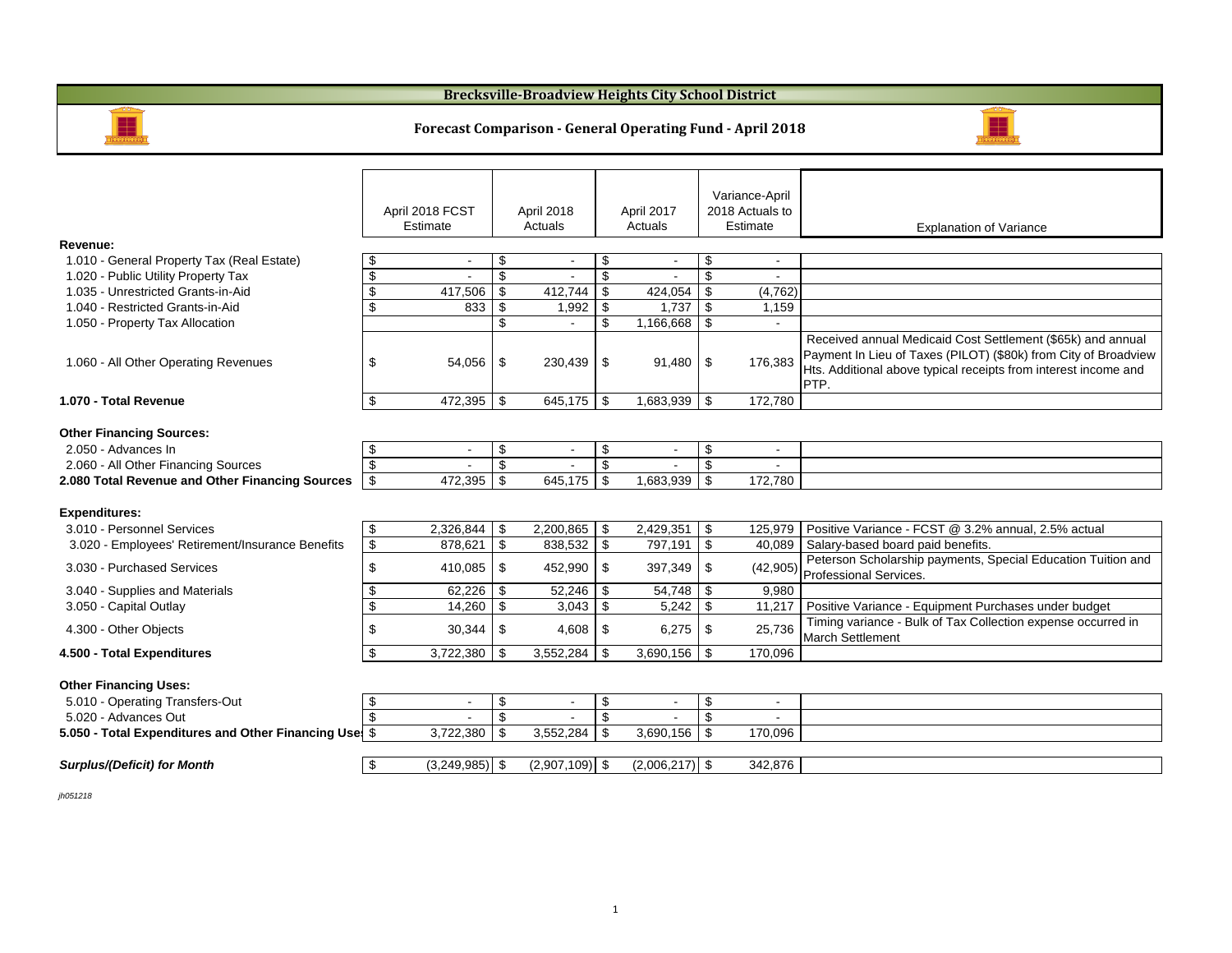#### **Brecksville-Broadview Heights City School District**



ALT

**Revenue:**

#### **Forecast Comparison - General Operating Fund - July to April 2018**



#### **Other Financing Sources:**

| .<br>2.050 - Advances In                        | 40.000        | $40,000$ \$  | 40.000          |           |  |
|-------------------------------------------------|---------------|--------------|-----------------|-----------|--|
| 2.060 - All Other Financing Sources             | $179.622$ S   |              |                 | 4,201     |  |
| 2.080 Total Revenue and Other Financing Sources | 44.342.582    | 47.087.491 S | 43.144.884   \$ | 2.744.909 |  |
| <b>Expenditures:</b>                            |               |              |                 |           |  |
|                                                 | -- - -- - - - | .            | .               |           |  |

| 3.010 - Personnel Services                       | $25,152,519$ \\$  |                  | 24,315,880   \$   |           | 330,574   FCST @ 3.2%, Actual 2.5%                                                                                                                                          |
|--------------------------------------------------|-------------------|------------------|-------------------|-----------|-----------------------------------------------------------------------------------------------------------------------------------------------------------------------------|
| 3.020 - Employees' Retirement/Insurance Benefits |                   | $8,626,580$ \ \$ | $8,222,634$ \$    |           | 169,062   Salary-based fringe benefits.                                                                                                                                     |
| 3.030 - Purchased Services                       |                   | $3.689.869$ \ \$ |                   |           | Higher than expected professional services, internet connectivity<br>(135,570) services, water & nat gas utilities, printing costs, , and Peterson<br>Scholarship expenses. |
| 3.040 - Supplies and Materials                   | 749.970   \$      | 765,844 \$       | 685,784 \$        |           | $(15,874)$ Slightyly higher than expected instructional & custodial supplies                                                                                                |
| 3.050 - Capital Outlay                           | $91,669$ \$       | 57,534 \$        | 72,870 \$         | 34.135    | Technology and equipment purchases under budget to date                                                                                                                     |
| 4.300 - Other Objects                            | 739.864   \$      | 803,690 \$       | $681,184$ \ \$    | (63, 826) | Higher tax collections (regular and deliquent), Fees based on<br>total collections.                                                                                         |
| 4.500 - Total Expenditures                       | $39,083,963$ \\$  | $38,765,462$ \$  | 37,373,054 \$     | 318,501   |                                                                                                                                                                             |
| Other Financing Uses:                            |                   |                  |                   |           |                                                                                                                                                                             |
| 5.010 - Operating Transfers-Out                  | $305,725$ \\$     | 303,085 \$       |                   | 2,640     |                                                                                                                                                                             |
|                                                  | $\cdots$ $\cdots$ |                  | $\cdots$ $\cdots$ |           |                                                                                                                                                                             |

| 305,725    |            |                        |           |                                      |
|------------|------------|------------------------|-----------|--------------------------------------|
| 40.000     |            | 40.000                 |           |                                      |
| 39.429.688 | 39.108.547 | 37.717.397             | 321.141   |                                      |
|            |            |                        |           |                                      |
|            |            | 5.427.487              | 3.066.050 |                                      |
|            | 4.912.894  | 40.000 \$<br>7.978.944 |           | $303,085$   \$<br>304.343 1<br>2,640 |

*jh051218*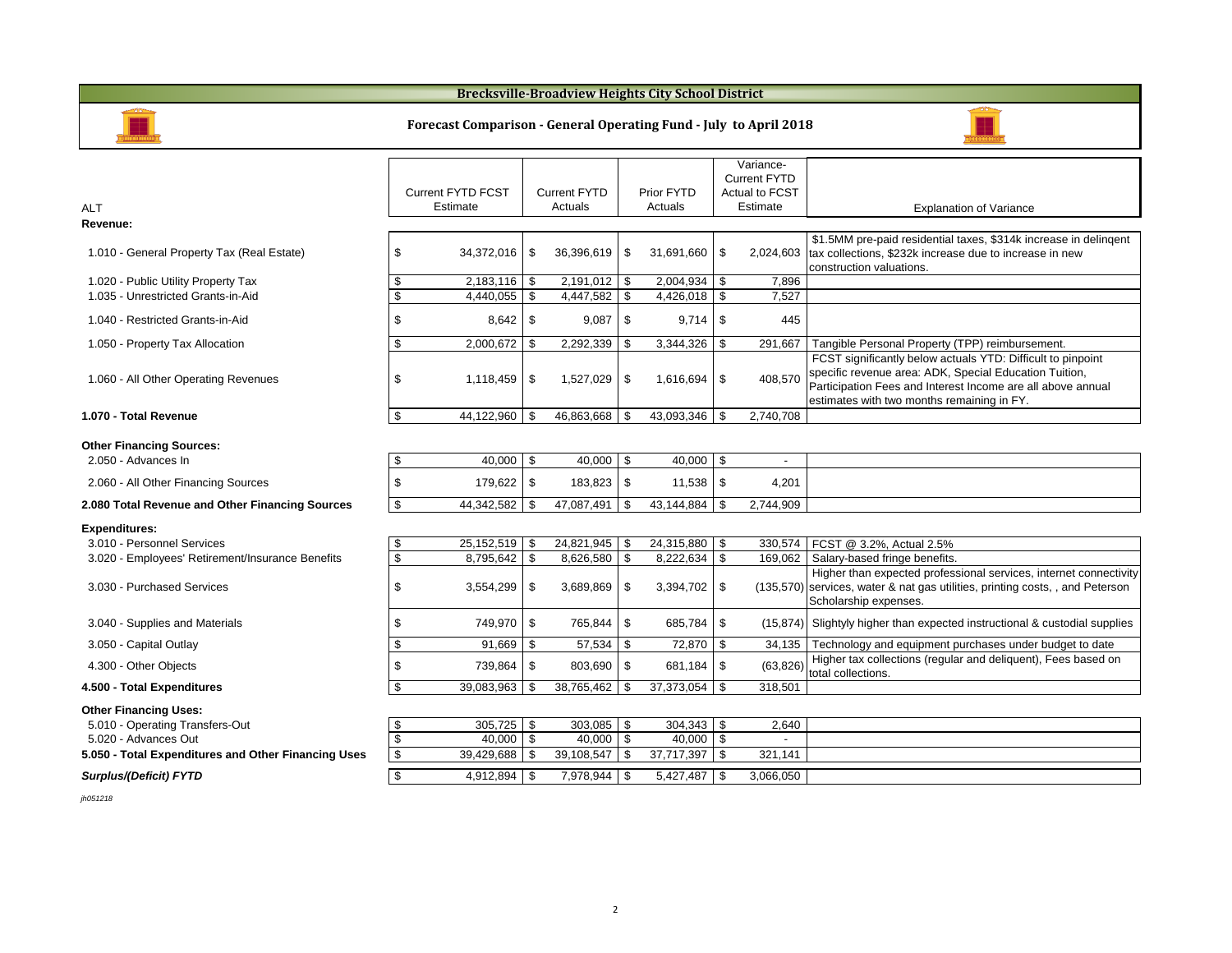|                                                                     | <b>Brecksville-Broadview Heights City School District</b>                           |                             |           |                       |                          |                     |                          |                   |                    |                         |  |
|---------------------------------------------------------------------|-------------------------------------------------------------------------------------|-----------------------------|-----------|-----------------------|--------------------------|---------------------|--------------------------|-------------------|--------------------|-------------------------|--|
| <b>Revenue Analysis Report - General Operating Fund Only - FY18</b> |                                                                                     |                             |           |                       |                          |                     |                          |                   |                    |                         |  |
|                                                                     |                                                                                     | <b>Local Revenue</b>        |           |                       | Federal                  |                     | <b>State Revenue</b>     |                   |                    |                         |  |
|                                                                     | <b>Taxes</b>                                                                        |                             |           |                       |                          | <b>Unrestricted</b> | Property                 | Restricted        |                    |                         |  |
| 2017-2018                                                           | Real<br><b>Estate</b>                                                               | Personal<br><b>Property</b> | Interest  | <b>Other</b><br>Local | <b>OH Medicaid</b>       | Grants-<br>in-Aid   | Tax<br><b>Allocation</b> | Grants-<br>in-Aid | Non-<br>Operating* | <b>Total</b><br>Revenue |  |
| July                                                                | 5,515,000                                                                           |                             | 13,794    | 155,584               | 6,659                    | 421,671             |                          | 962               | 177,626            | 6,291,296               |  |
| <b>August</b>                                                       | 8,651,202                                                                           | 919,515                     | 17,095    | 272,936               | 9,559                    | 556,714             |                          | 945               | 1,996              | 10,429,962              |  |
| September                                                           |                                                                                     |                             | 9,961     | 124,574               |                          | 421,676             |                          | 938               |                    | 557,149                 |  |
| <b>October</b>                                                      | $\overline{a}$                                                                      | $\overline{a}$              | 23,088    | 35,920                |                          | 434,958             | 2,000,672                | 799               | $\overline{a}$     | 2,495,437               |  |
| <b>November</b>                                                     | $\overline{\phantom{a}}$                                                            | $\overline{\phantom{a}}$    | 21,103    | 63,061                |                          | 420,276             | $\blacksquare$           | 629               | $\blacksquare$     | 505,069                 |  |
| <b>December</b>                                                     | 2,157                                                                               |                             | 27,043    | 71,655                |                          | 416,529             |                          | 753               |                    | 518,137                 |  |
| January                                                             | 7,562,000                                                                           |                             | 10,318    | 30,454                | 3,611                    | 509,672             | 291,667                  | 681               | 4,201              | 8,412,604               |  |
| February                                                            | 13,363,000                                                                          |                             | 23,607    | 69,271                | 4,189                    | 416,970             |                          | 637               |                    | 13,877,674              |  |
| <b>March</b>                                                        | 1,303,260                                                                           | 1,271,497                   | 46,356    | 252,551               | $\overline{\phantom{a}}$ | 436,372             |                          | 751               |                    | 3,310,786               |  |
| <b>April</b>                                                        | $\overline{\phantom{a}}$                                                            | $\overline{\phantom{a}}$    | 24,696    | 140,013               | 65,729                   | 412,744             |                          | 1,992             |                    | 645,175                 |  |
| <b>May</b>                                                          |                                                                                     |                             |           |                       |                          |                     |                          |                   |                    |                         |  |
| June                                                                |                                                                                     |                             |           |                       |                          |                     |                          |                   |                    |                         |  |
| <b>Totals</b>                                                       | \$36,396,619                                                                        | \$2,191,012                 | \$217,060 | \$1,216,018           | \$89,748                 | \$4,447,582         | \$2,292,339              | \$9,087           | \$183,823          | \$47,043,288            |  |
| % of Total                                                          | 77.37%                                                                              | 4.66%                       | 0.46%     | 2.58%                 | 0.19%                    | 9.45%               | 4.87%                    | 0.02%             | 0.39%              |                         |  |
|                                                                     | *Non-Operating Revenue includes advances in, and refund of prior year expenditures. |                             |           |                       |                          |                     |                          |                   |                    | jh051218                |  |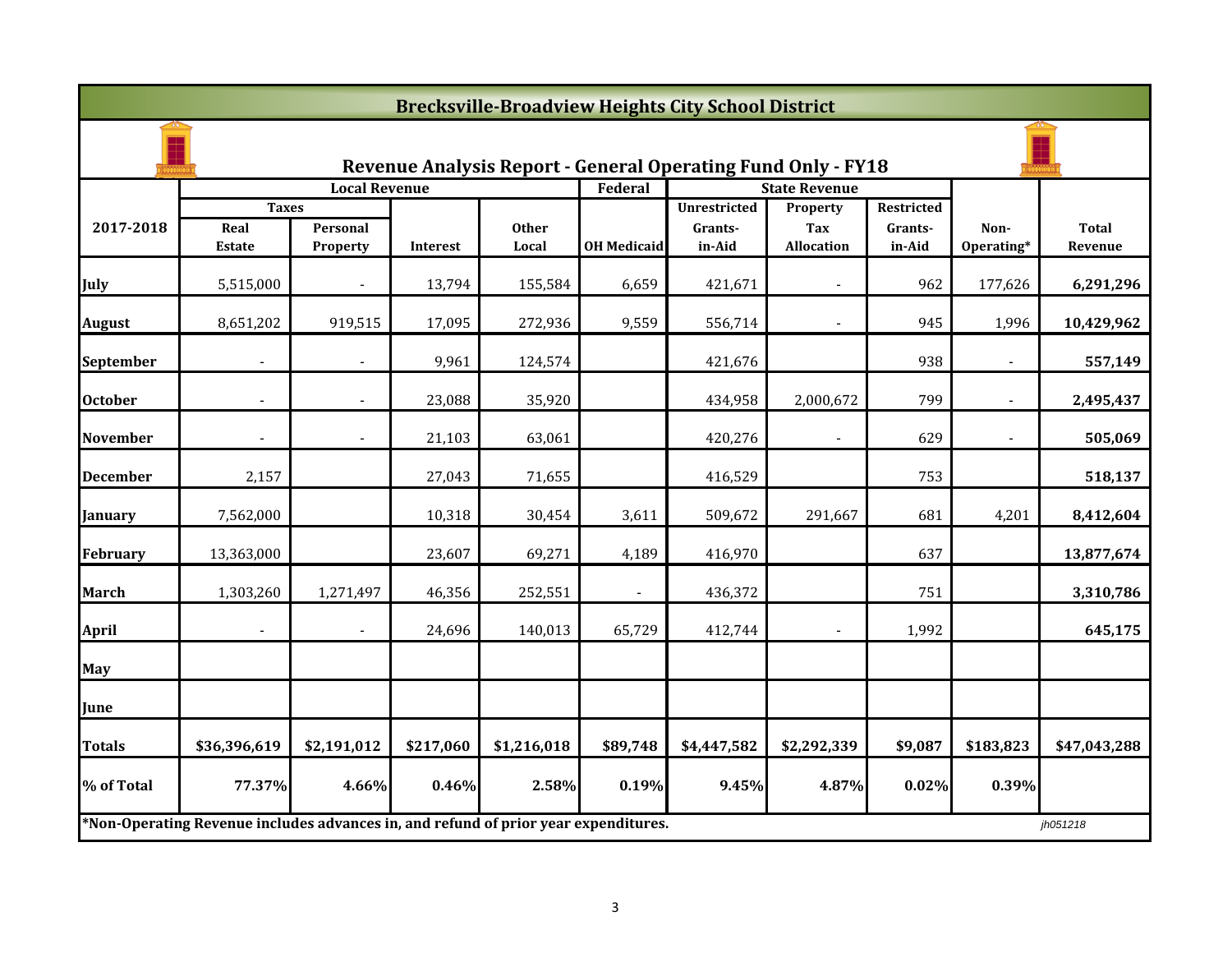|               | <b>Brecksville-Broadview Heights City School District</b>                                                                             |                 |                 |                 |           |              |                    |                                 |  |  |  |
|---------------|---------------------------------------------------------------------------------------------------------------------------------------|-----------------|-----------------|-----------------|-----------|--------------|--------------------|---------------------------------|--|--|--|
|               | <b>Expenditure Analysis Report - General Operating Fund - FY18</b>                                                                    |                 |                 |                 |           |              |                    |                                 |  |  |  |
| 2017-2018     | <b>Salaries</b>                                                                                                                       | <b>Benefits</b> | <b>Services</b> | <b>Supplies</b> | Equipment | <b>Other</b> | Non-<br>Operating* | <b>Total</b><br><b>Expenses</b> |  |  |  |
| July          | 1,911,471                                                                                                                             | 794,807         | 401,793         | 75,293          | 269       | 13,809       | 40,000             | 3,237,442                       |  |  |  |
| August        | 1,892,898                                                                                                                             | 808,951         | 398,732         | 107,200         | 15,434    | 286,996      |                    | 3,510,211                       |  |  |  |
| September     | 3,349,242                                                                                                                             | 800,922         | 303,836         | 118,497         | 6,052     | 10,696       |                    | 4,589,245                       |  |  |  |
| October       | 2,369,479                                                                                                                             | 844,151         | 461,418         | 77,842          | 13,966    | 6,786        |                    | 3,773,642                       |  |  |  |
| November      | 2,495,794                                                                                                                             | 869,938         | 284,459         | 63,098          | 6,535     | 8,239        |                    | 3,728,063                       |  |  |  |
| December      | 2,399,014                                                                                                                             | 835,123         | 294,914         | 75,005          | 7,240     | 9,573        |                    | 3,620,869                       |  |  |  |
| January       | 2,264,160                                                                                                                             | 1,067,585       | 425,789         | 68,981          | 1,238     | 14,362       |                    | 3,842,115                       |  |  |  |
| February      | 2,317,721                                                                                                                             | 885,663         | 335,663         | 61,338          | 2,966     | 6,116        |                    | 3,609,467                       |  |  |  |
| March         | 3,621,301                                                                                                                             | 880,908         | 330,275         | 66,344          | 791       | 442,505      |                    | 5,342,124                       |  |  |  |
| April         | 2,200,865                                                                                                                             | 838,532         | 452,990         | 52,246          | 3,043     | 4,608        |                    | 3,552,284                       |  |  |  |
| May           |                                                                                                                                       |                 |                 |                 |           |              |                    | $\blacksquare$                  |  |  |  |
| June          |                                                                                                                                       |                 |                 |                 |           |              |                    | $\overline{\phantom{a}}$        |  |  |  |
| <b>TOTALS</b> | \$24,821,945                                                                                                                          | \$8,626,580     | \$3,689,869     | \$765,844       | \$57,534  | \$803,690    | \$40,000           | \$38,805,462                    |  |  |  |
| % of Total    | 63.97%                                                                                                                                | 22.23%          | 9.51%           | 1.97%           | 0.15%     | 2.07%        | 0.10%              |                                 |  |  |  |
|               | *Non-Operating expenses include advances and transfers out.<br>Operating Fund includes General Fund (001) only for FY2018<br>jh051418 |                 |                 |                 |           |              |                    |                                 |  |  |  |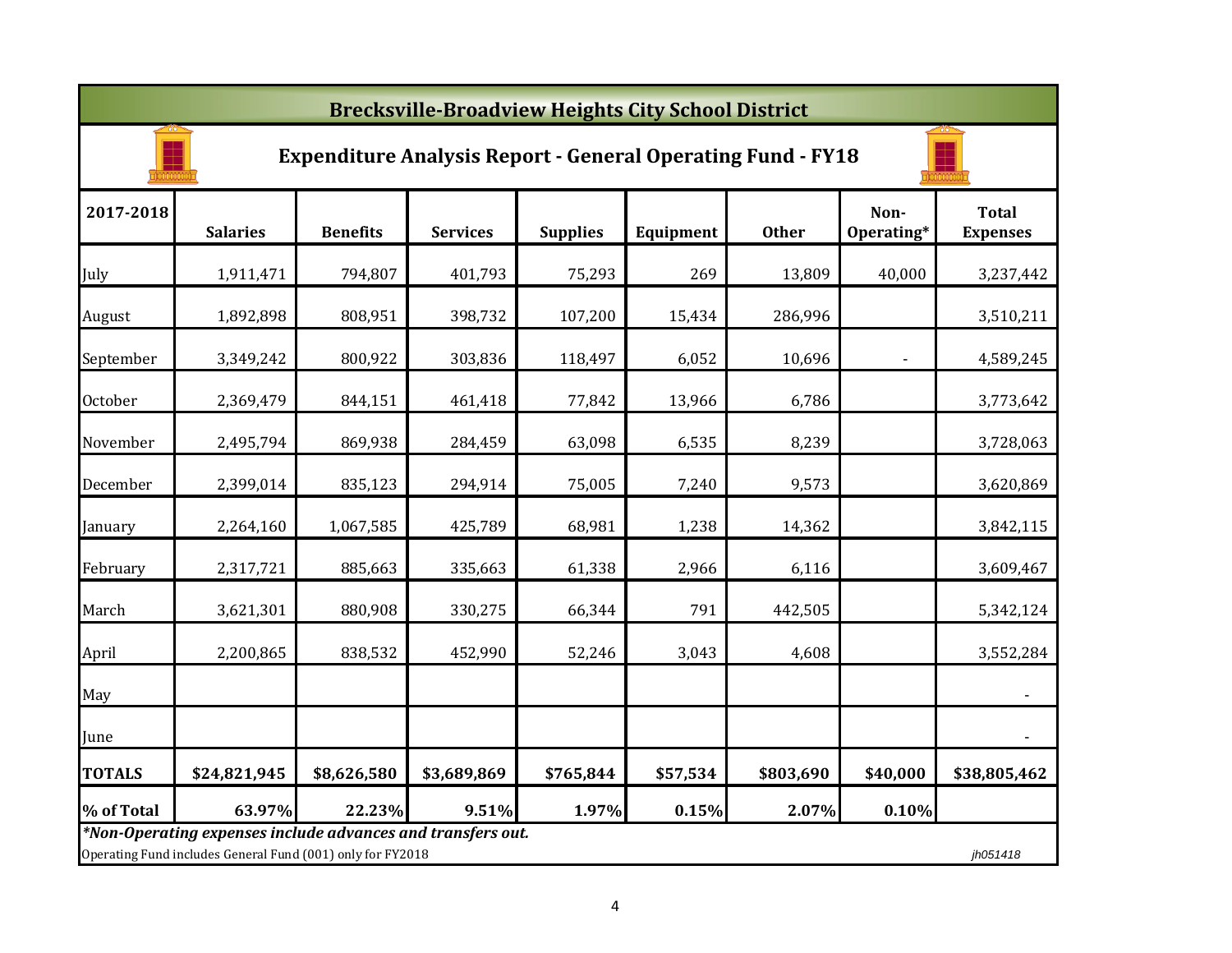# **Brecksville-Broadview Heights City School District**



## **April, 2018 FINSUMM Financial Summary**

*jh051418*

|     | "where fine education is a heritage"    |                  |                |                    |                     |                     |                 |                     |                     |  |  |
|-----|-----------------------------------------|------------------|----------------|--------------------|---------------------|---------------------|-----------------|---------------------|---------------------|--|--|
|     |                                         | <b>Beginning</b> | <b>Monthly</b> | <b>Fiscal Year</b> | <b>Monthly</b>      | <b>Fiscal Year</b>  | Current         |                     | <b>Unencumbered</b> |  |  |
|     | <b>Fund Fund Name</b>                   | <b>Balance</b>   | Receipts       | <b>To Date</b>     | <b>Expenditures</b> | <b>To Date</b>      | <b>Fund</b>     | Current             | Fund                |  |  |
|     |                                         | 7/1/2017         |                | Receipts           |                     | <b>Expenditures</b> | <b>Balance</b>  | <b>Encumbrances</b> | <b>Balance</b>      |  |  |
| 001 | <b>General Fund</b>                     | \$11,855,907.14  | \$645,175.07   | \$47,087,490.46    | \$3,552,284.40      | \$39,108,547.44     | \$19,834,850.16 | \$990,810.03        | \$18,844,040.13     |  |  |
| 002 | <b>Bond Retirement</b>                  | \$3,761,382.84   | \$0.00         | \$2,740,388.55     | \$0.00              | \$2,419,725.84      | 4,082,045.55    | \$0.00              | 4,082,045.55        |  |  |
| 003 | Permanent Improvement                   | \$1,519,645.15   | \$0.00         | \$1,745,844.25     | \$57,863.39         | \$1,328,173.26      | 1,937,316.14    | \$529,326.48        | 1,407,989.66        |  |  |
| 004 | <b>Building Fund</b>                    | \$151,453.36     | \$0.00         | \$45,000.00        | \$0.00              | \$0.00              | 196,453.36      | \$0.00              | 196,453.36          |  |  |
| 006 | Food Service                            | \$315,666.75     | \$110,701.20   | \$1,147,975.75     | \$105,558.69        | \$1,128,912.29      | 334,730.21      | \$175,687.35        | 159,042.86          |  |  |
| 007 | <b>Special Trust</b>                    | \$130,277.15     | \$12,773.73    | \$18,599.54        | \$62.93             | \$73,326.34         | 75,550.35       | \$1,967.61          | 73,582.74           |  |  |
| 009 | <b>Uniform Supplies</b>                 | \$165,005.24     | \$7,925.89     | \$244,344.65       | \$10,801.11         | \$222,652.26        | 186,697.63      | \$20,586.22         | 166,111.41          |  |  |
| 014 | Rotary - Internal Services              | \$151,598.57     | \$9,846.99     | \$303,511.86       | \$80,607.64         | \$247,946.98        | 207,163.45      | \$130,407.34        | 76,756.11           |  |  |
| 018 | <b>Public School Support</b>            | \$145,243.95     | \$2,342.29     | \$84,740.37        | \$9,934.61          | \$68,170.31         | 161,814.01      | \$21,345.60         | 140,468.41          |  |  |
| 019 | Other Grants                            | \$169,007.44     | \$45,951.39    | \$108,396.62       | \$8,213.32          | \$63,839.01         | 213,565.05      | \$17,763.49         | 195,801.56          |  |  |
| 020 | Child Care Fund                         | \$227,513.70     | \$41,578.17    | \$431,083.01       | \$24,492.06         | \$339,559.18        | 319,037.53      | \$6,998.88          | 312,038.65          |  |  |
| 022 | <b>Unclaimed Funds</b>                  | \$142,000.00     | \$0.00         | (\$142,000.00)     | \$0.00              | \$0.00              | 0.00            | \$0.00              | 0.00                |  |  |
| 200 | <b>Student Managed Funds</b>            | \$146,605.11     | \$7,890.00     | \$208,511.25       | \$25,523.88         | \$190,533.41        | 164,582.95      | \$66,926.01         | 97,656.94           |  |  |
| 300 | District Managed Funds                  | \$235,318.82     | \$50,157.11    | \$397,581.85       | \$35,046.45         | \$402,662.20        | 230,238.47      | \$96,102.97         | 134,135.50          |  |  |
| 401 | <b>Auxiliary Services</b>               | \$43,666.45      | \$58.36        | \$167,033.60       | \$17,491.33         | \$146,020.80        | 64,679.25       | \$59,800.70         | 4,878.55            |  |  |
| 451 | <b>OneNet (Data Communication)</b>      | \$0.00           | \$0.00         | \$10,800.00        | \$0.00              | \$10,800.00         | 0.00            | \$0.00              | 0.00                |  |  |
| 499 | Miscellaneous State Grants              | \$1,554.14       | \$18,400.00    | \$90,200.00        | \$8,920.68          | \$96,313.12         | (4,558.98)      | \$7,142.53          | (11,701.51)         |  |  |
| 516 | <b>IDEA-B</b>                           | \$35,208.12      | \$0.00         | \$356,136.84       | \$88,732.10         | \$547,241.40        | (155, 896.44)   | \$183,427.73        | (339, 324.17)       |  |  |
| 551 | Title III - Limited English Proficiency | \$0.00           | \$0.00         | \$5,000.00         | \$0.00              | \$5,000.00          | 0.00            | \$0.00              | 0.00                |  |  |
| 572 | Title I - Disadvantaged Children        | (\$9,098.10)     | \$0.00         | \$150,841.30       | \$14,681.20         | \$138,847.60        | 2,895.60        | \$1,800.00          | 1,095.60            |  |  |
| 587 | Preschool                               | \$0.00           | \$0.00         | \$0.00             | \$0.00              | \$0.00              | 0.00            | \$0.00              | 0.00                |  |  |
| 590 | Title II-A - Improving Teacher Quality  | \$74.67          | \$0.00         | \$11,026.63        | \$297.43            | \$18,793.09         | (7,691.79)      | \$2,196.97          | (9,888.76)          |  |  |
| 599 | Miscellaneous Federal Grants            | ( \$7,791.89)    | \$7,055.30     | \$90,168.20        | \$8,474.16          | \$94,648.15         | (12, 271.84)    | \$10,918.52         | (23, 190.36)        |  |  |
|     |                                         |                  |                |                    |                     |                     |                 |                     |                     |  |  |
|     | <b>Grand Totals (ALL Funds)</b>         | \$19,180,238.61  | \$959,855.50   | \$55,302,674.73    | \$4,048,985.38      | \$46,651,712.68     | \$27,831,200.66 | \$2,323,208.43      | \$25,507,992.23     |  |  |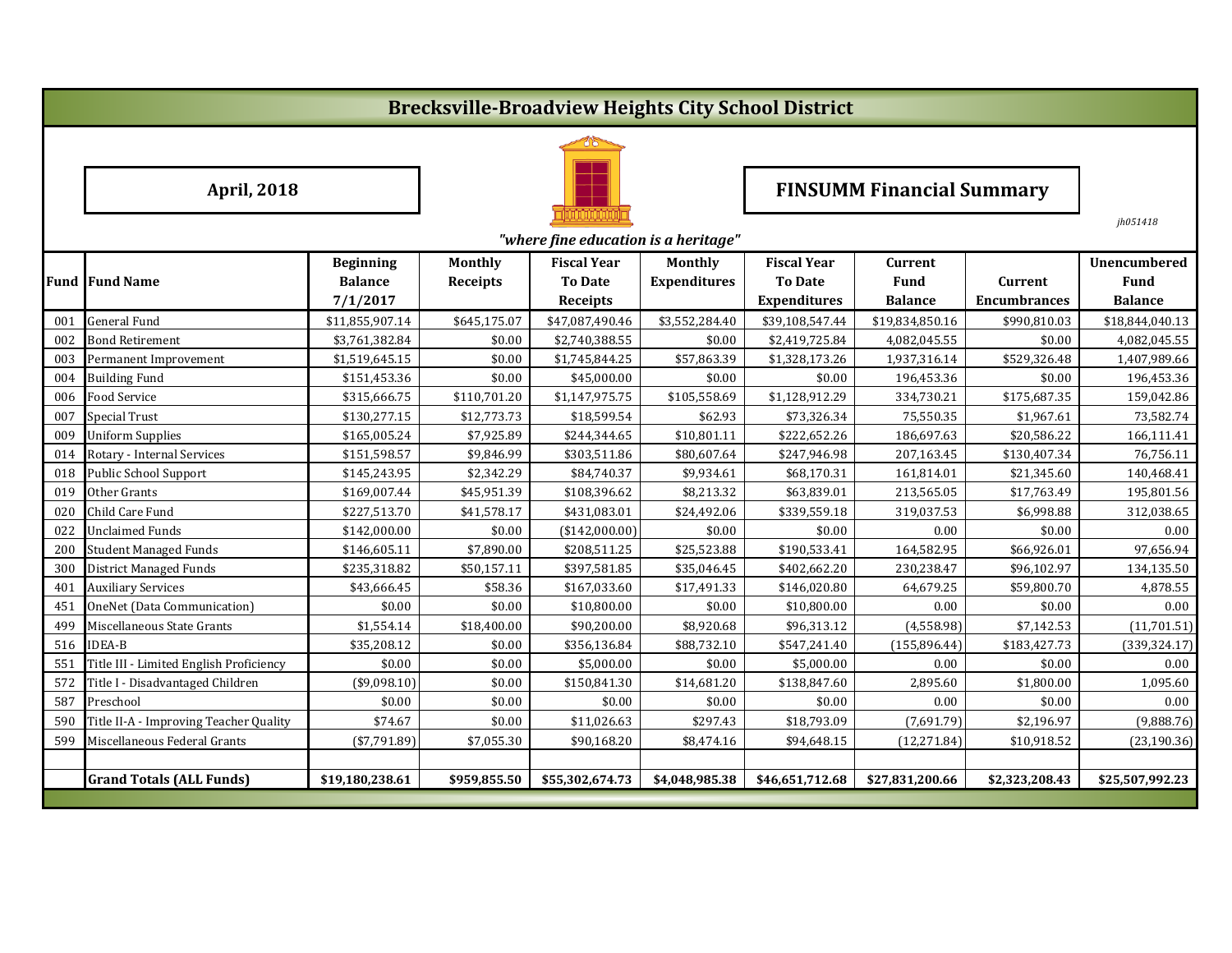# *Brecksville-Broadview Heights Board of Education*

## *Record of Advances for 2017/2018*



|                                                            |                                       |                            |                               | INITIAL ADVANCE INFORMATION     |             |                                | <b>ADVANCE RETURN</b> |  |  |  |
|------------------------------------------------------------|---------------------------------------|----------------------------|-------------------------------|---------------------------------|-------------|--------------------------------|-----------------------|--|--|--|
| <b>Date</b><br>Approved                                    | <b>Board</b><br><b>Resolution</b>     | <b>FROM</b><br><b>Fund</b> | T <sub>0</sub><br><b>Fund</b> | <b>Fund</b><br><b>Name</b>      | Amount      | <b>Date</b><br><b>Returned</b> | <b>Amount</b>         |  |  |  |
| 7/24/2017                                                  |                                       | 001                        | 009                           | Uniform School<br>Supplies - MS | \$40,000.00 | 12/28/2017                     | \$40,000.00           |  |  |  |
|                                                            |                                       |                            |                               |                                 |             |                                |                       |  |  |  |
|                                                            |                                       |                            |                               |                                 |             |                                |                       |  |  |  |
|                                                            |                                       |                            |                               |                                 |             |                                |                       |  |  |  |
|                                                            |                                       |                            |                               |                                 |             |                                |                       |  |  |  |
|                                                            |                                       |                            |                               |                                 |             |                                |                       |  |  |  |
| \$40,000.00<br>\$40,000.00<br>TOTAL Advances for 2017-2018 |                                       |                            |                               |                                 |             |                                |                       |  |  |  |
|                                                            | <b>Advances Outstanding</b><br>\$0.00 |                            |                               |                                 |             |                                |                       |  |  |  |
| jh051418                                                   |                                       |                            |                               |                                 |             |                                |                       |  |  |  |
|                                                            |                                       |                            |                               |                                 |             |                                |                       |  |  |  |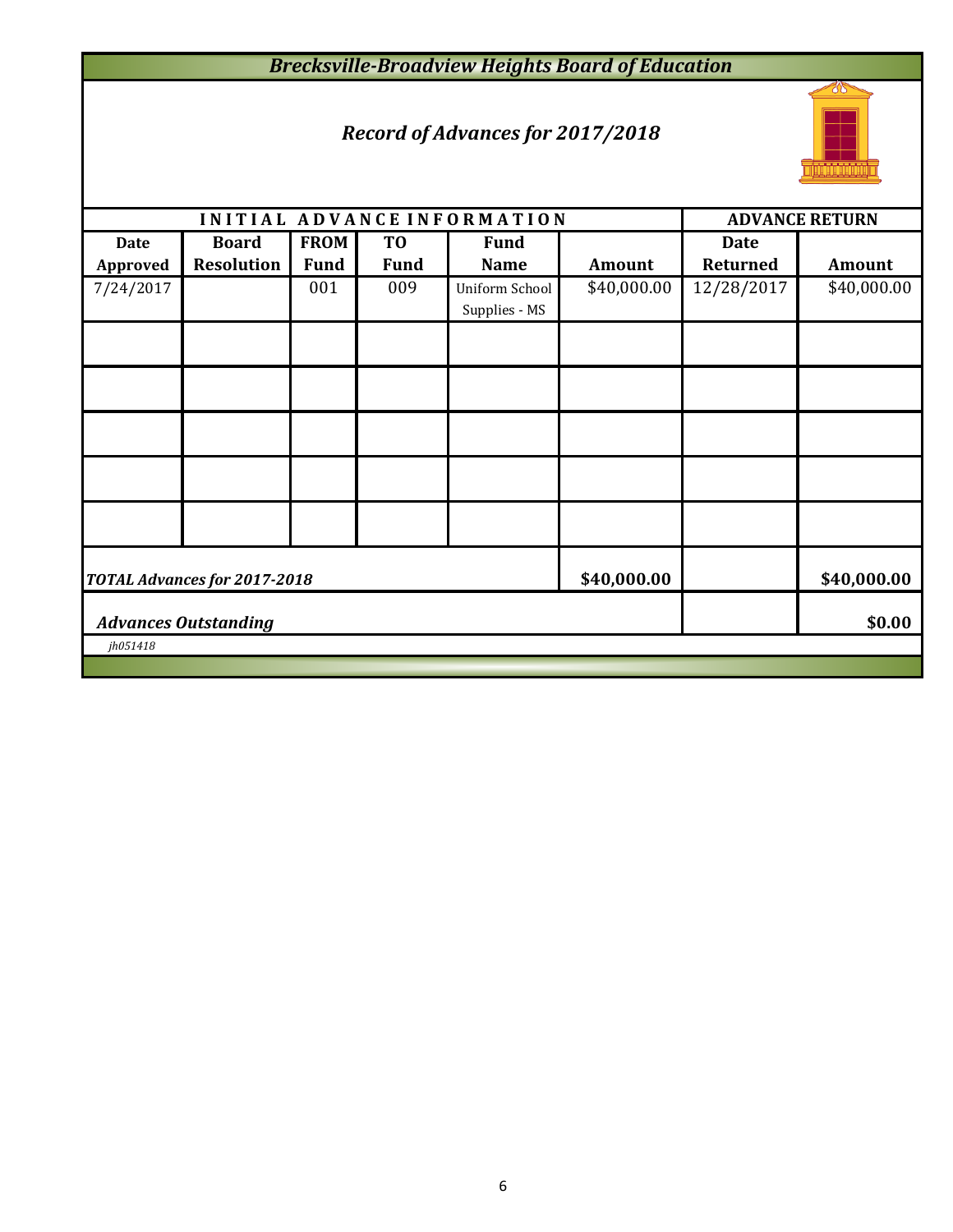### *Brecksville-Broadview Heights Board of Education*



### *Approved Funds for 2017/2018*



|             | This report is a listing of all grant funds authorized and received throughout the 2017/2018 fiscal year. |                   |                   |                |                 |
|-------------|-----------------------------------------------------------------------------------------------------------|-------------------|-------------------|----------------|-----------------|
|             |                                                                                                           | <b>Authorized</b> | <b>Non-Public</b> | <b>Monthly</b> | Amount          |
| <b>Fund</b> | <b>Description</b>                                                                                        | Amount            | Authorized        | Amount         | Received        |
|             |                                                                                                           |                   | Amount            | Received       | Project-To-Date |
|             | <b>State Grants</b>                                                                                       |                   |                   |                |                 |
|             | 451/9018 Network Connectivity Subsidy 9018                                                                | \$10,800.00       | \$0.00            | \$0.00         | \$10,800.00     |
|             | <b>Auxiliary Services</b><br>401/9018 Assumption                                                          | \$121,300.00      | \$0.00            | \$17,491.33    | \$167,033.60    |
|             | <b>CAPA</b>                                                                                               |                   |                   |                |                 |
| 499/9118    | Ohio Dept. of Health Tobacco Use Prevention<br>and Cessation                                              | \$80,000.00       | \$0.00            | \$8,920.68     | \$96,313.12     |
|             | <b>Total State Funds</b>                                                                                  | \$212,100.00      | \$0.00            | \$17,491.33    | \$274,146.72    |
|             | <b>Federal Grants</b>                                                                                     |                   |                   |                |                 |
|             | 516/9018 IDEA-B Special Education FY18                                                                    | \$779,949.26      | \$0.00            | \$0.00         | \$356,136.84    |
|             | 551/9018 Title III Limited English Proficiency FY18                                                       | \$25,160.37       | \$0.00            | \$0.00         | \$5,000.00      |
|             | 551/9118 Title III immigrant (new in FY18)                                                                | \$3,182.79        | \$0.00            | \$0.00         | \$0.00          |
|             | 572/9018 Title I FY18                                                                                     | \$273,463.39      | \$0.00            | \$0.00         | \$150,841.30    |
|             | 587/9018 Preschool Special Education FY18                                                                 | \$18,755.02       | \$0.00            | \$0.00         | \$0.00          |
|             | 590/9018 Title II-A Improving Teacher Quality FY18                                                        | \$76,458.05       | \$0.00            | \$0.00         | \$11,026.63     |
|             | 599/9118 Title IV-A Student Supp/Academic Enrich (new FY18)                                               | \$10,000.00       | \$0.00            | \$0.00         | \$0.00          |
|             | 599/9018 CAPA Drug-Free Communities FY18                                                                  | \$137,194.21      | \$0.00            | \$7,055.30     | \$90,168.20     |
|             | <b>Total Federal Funds</b>                                                                                | \$1,324,163.09    | \$0.00            | \$7,055.30     | \$613,172.97    |
| jh051218    |                                                                                                           |                   |                   |                |                 |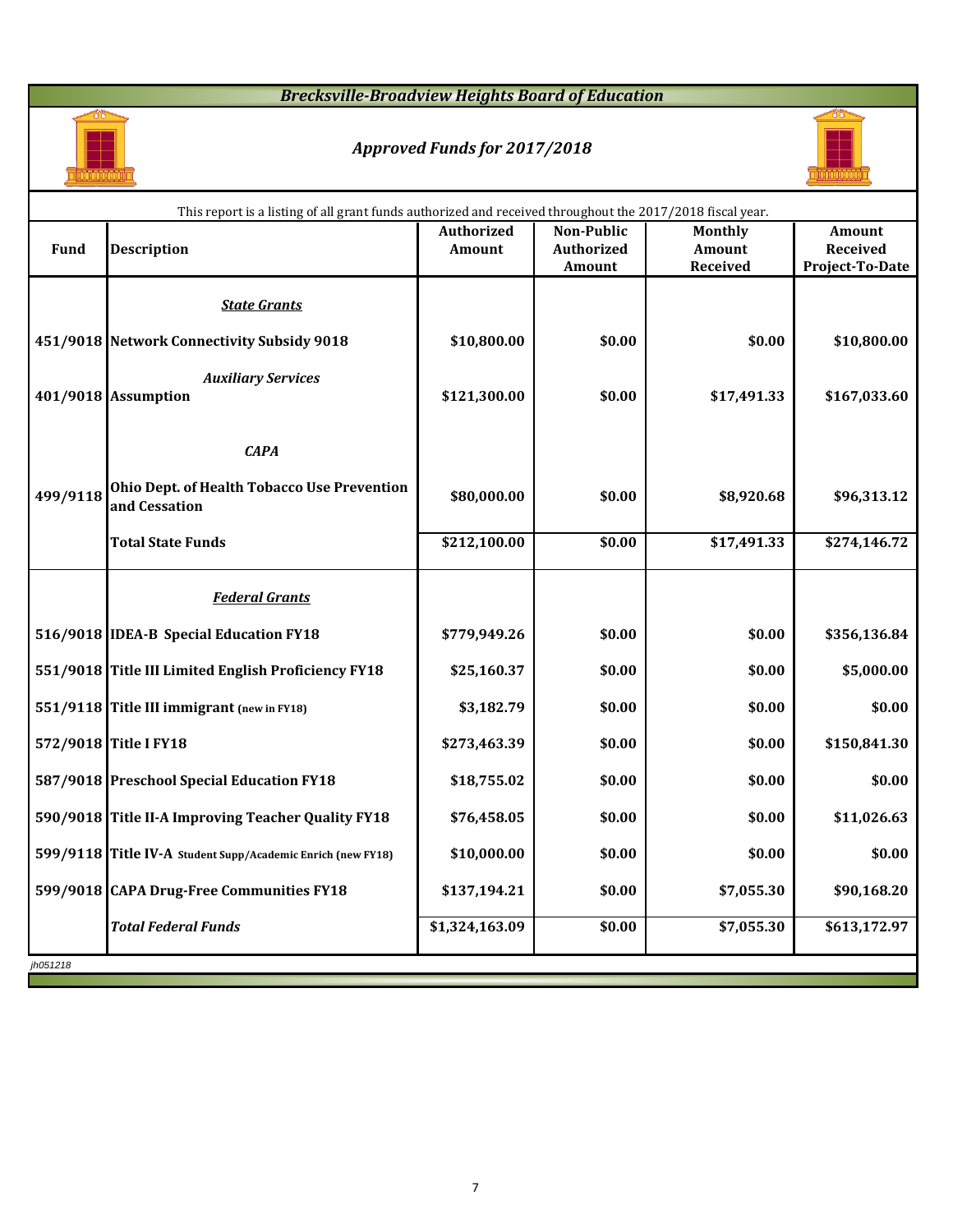|                                                                                                                                                                                                                                                                                                                                                            | <b>Brecksville-Broadview Heights City School District</b>                                                                                           |       |               |                     |
|------------------------------------------------------------------------------------------------------------------------------------------------------------------------------------------------------------------------------------------------------------------------------------------------------------------------------------------------------------|-----------------------------------------------------------------------------------------------------------------------------------------------------|-------|---------------|---------------------|
|                                                                                                                                                                                                                                                                                                                                                            | <b>Cash Reconciliation</b>                                                                                                                          |       |               |                     |
|                                                                                                                                                                                                                                                                                                                                                            | April 30, 2018                                                                                                                                      |       |               |                     |
| <b>FINSUM Balance</b>                                                                                                                                                                                                                                                                                                                                      |                                                                                                                                                     |       |               | \$<br>27,831,200.66 |
| <b>Bank Balance:</b><br>Citizens Bank - General                                                                                                                                                                                                                                                                                                            |                                                                                                                                                     | $\$\$ | 2,729,582.30  |                     |
| <b>Investments:</b>                                                                                                                                                                                                                                                                                                                                        |                                                                                                                                                     |       |               |                     |
| Citizens Bank - Interest Checking<br><b>STAR Ohio</b><br>Meeder Investment Management<br><b>First Federal</b>                                                                                                                                                                                                                                              | 8,023,537.58<br>2,019,923.89<br>11,245,135.28<br>4,016,799.91                                                                                       |       |               |                     |
|                                                                                                                                                                                                                                                                                                                                                            |                                                                                                                                                     | \$    | 25,305,396.66 |                     |
| <b>Petty Cash:</b><br>Chippewa<br><b>Highland Drive</b><br>Hilton<br><b>Central School</b><br>Middle School<br><b>Student Activity</b><br><b>High School</b><br>Transportation<br><b>Board Office</b><br>Beekeepers<br><b>Change Fund:</b><br>Middle School Athletics<br>Middle School Concessions<br><b>High School Athletics</b><br><b>Food Services</b> | 100.00<br>100.00<br>100.00<br>100.00<br>150.00<br>300.00<br>150.00<br>150.00<br>150.00<br>150.00<br>Returned 3/9/18<br>150.00<br>4,500.00<br>772.00 | \$    | 1,450.00      |                     |
|                                                                                                                                                                                                                                                                                                                                                            |                                                                                                                                                     | \$    | 5,422.00      |                     |
| Less: Outstanding Checks-Citizens Bank (General Fund)                                                                                                                                                                                                                                                                                                      |                                                                                                                                                     |       | (210, 650.30) |                     |
| <b>Bank Balance</b>                                                                                                                                                                                                                                                                                                                                        |                                                                                                                                                     |       |               | \$<br>27,831,200.66 |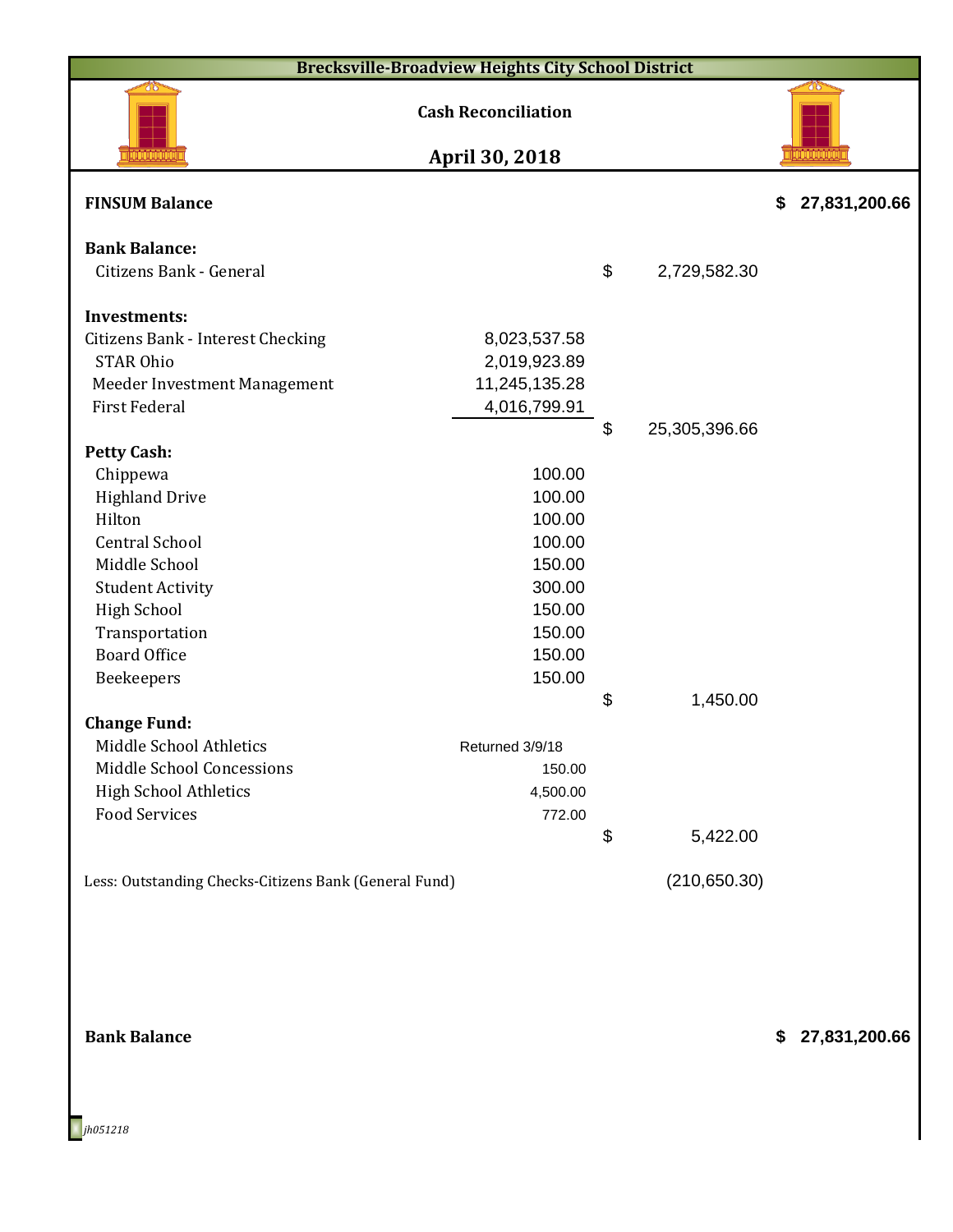|               | <b>Brecksville-Broadview Heights City School District</b> |                 |                                  |                                      |                               |                               |                                |                                |                    |  |  |
|---------------|-----------------------------------------------------------|-----------------|----------------------------------|--------------------------------------|-------------------------------|-------------------------------|--------------------------------|--------------------------------|--------------------|--|--|
|               |                                                           |                 |                                  |                                      |                               |                               |                                |                                |                    |  |  |
|               | 30-Apr-18                                                 |                 |                                  |                                      |                               |                               | <b>Appropriation Summary</b>   |                                |                    |  |  |
|               |                                                           |                 |                                  |                                      |                               |                               |                                | jh051218                       |                    |  |  |
|               |                                                           |                 |                                  | "where fine education is a heritage" |                               |                               |                                |                                |                    |  |  |
|               |                                                           | <b>FYTD</b>     | <b>Prior FY</b>                  | <b>FYTD</b>                          | <b>FYTD</b>                   | <b>MTD</b>                    |                                | <b>FYTD</b>                    | <b>FYTD</b>        |  |  |
| <b>Fund</b>   |                                                           | Appropriated    | Carryover<br><b>Encumbrances</b> | Expendable                           | Actual<br><b>Expenditures</b> | Actual<br><b>Expenditures</b> | Current<br><b>Encumbrances</b> | Unencumbered<br><b>Balance</b> | Percent<br>Exp/Enc |  |  |
| 001           | <b>General Fund</b>                                       | \$47,638,359.00 | \$285,158.50                     | \$47,923,517.50                      | \$39,108,547.44               | \$3,552,284.40                | \$990,810.03                   | 7,824,160.03                   | 83.67%             |  |  |
| 002           | <b>Bond Retirement</b>                                    | \$3,012,889.00  | \$0.00                           | 3,012,889.00                         | \$2,419,725.84                | \$0.00                        | \$0.00                         | 593,163.16                     | 80.31%             |  |  |
| 003           | Permanent Improvement                                     | \$1,887,935.00  | \$361,692.65                     | 2,249,627.65                         | \$1,328,173.26                | \$57,863.39                   | \$529,326.48                   | 392,127.91                     | 82.57%             |  |  |
| 004           | <b>Building Fund</b>                                      | \$0.00          | \$0.00                           | 0.00                                 | \$0.00                        | \$0.00                        | \$0.00                         | 0.00                           | 0.00%              |  |  |
| 006           | <b>Food Service</b>                                       | \$1,641,100.00  | \$0.00                           | 1,641,100.00                         | \$1,128,912.29                | \$105,558.69                  | \$175,687.35                   | 336,500.36                     | 79.50%             |  |  |
| 007           | <b>Special Trust</b>                                      | \$82,402.00     | \$0.00                           | 82,402.00                            | \$73,326.34                   | \$62.93                       | \$1,967.61                     | 7,108.05                       | 91.37%             |  |  |
| 009           | <b>Uniform Supplies</b>                                   | \$261,247.00    | \$0.00                           | 261,247.00                           | \$222,652.26                  | \$10,801.11                   | \$20,586.22                    | 18,008.52                      | 93.11%             |  |  |
| 014           | Rotary - Internal Services                                | \$445,661.00    | \$1,225.00                       | 446,886.00                           | \$247,946.98                  | \$80,607.64                   | \$130,407.34                   | 68,531.68                      | 84.66%             |  |  |
| 018           | Public School Support                                     | \$151,449.00    | \$3,217.78                       | 154,666.78                           | \$68,170.31                   | \$9,934.61                    | \$21,345.60                    | 65,150.87                      | 57.88%             |  |  |
| 019           | Other Grants                                              | \$113,762.25    | \$7,280.42                       | 121,042.67                           | \$63,839.01                   | \$8,213.32                    | \$17,763.49                    | 39,440.17                      | 67.42%             |  |  |
| 020           | Child Care - Beekeepers Fund                              | \$495,167.00    | \$4,046.22                       | 499,213.22                           | \$339,559.18                  | \$24,492.06                   | \$6,998.88                     | 152,655.16                     | 69.42%             |  |  |
| 022           | <b>Unclaimed Funds</b>                                    | \$0.00          | \$0.00                           | 0.00                                 | \$0.00                        | \$0.00                        | \$0.00                         | 0.00                           | 0.00%              |  |  |
| 200           | <b>Student Managed Funds</b>                              | \$362,766.00    | \$912.50                         | 363,678.50                           | \$190,533.41                  | \$25,523.88                   | \$66,926.01                    | 106,219.08                     | 70.79%             |  |  |
| 300           | <b>District Managed Funds</b>                             | \$568,025.00    | \$13,303.75                      | 581,328.75                           | \$402,662.20                  | \$35,046.45                   | \$96,102.97                    | 82,563.58                      | 85.80%             |  |  |
| 401           | <b>Auxiliary Services</b>                                 | \$258,079.05    | \$43,380.70                      | 301,459.75                           | \$146,020.80                  | \$17,491.33                   | \$59,800.70                    | 95,638.25                      | 68.27%             |  |  |
| 451           | OneNet (Data Communication)                               | \$10,800.00     | \$0.00                           | 10,800.00                            | \$10,800.00                   | \$0.00                        | \$0.00                         | 0.00                           | 0.00%              |  |  |
| 499           | Miscellaneous State Grants                                | \$118,554.14    | \$13,000.00                      | 131,554.14                           | \$96,313.12                   | \$8,920.68                    | \$7,142.53                     | 28,098.49                      | 78.64%             |  |  |
| 516           | <b>IDEA-B</b>                                             | \$756,943.40    | \$36,698.00                      | 793,641.40                           | \$547,241.40                  | \$88,732.10                   | \$183,427.73                   | 62,972.27                      | 92.07%             |  |  |
| 551           | Title III - Limited English Proficiency                   | \$19,948.48     | \$0.00                           | 19,948.48                            | \$5,000.00                    | \$0.00                        | \$0.00                         | 14,948.48                      | 25.06%             |  |  |
| 572           | Title I - Disadvantaged Children                          | \$324,322.41    | \$0.00                           | 324,322.41                           | \$138,847.60                  | \$14,681.20                   | \$1,800.00                     | 183,674.81                     | 43.37%             |  |  |
| 587           | Preschool                                                 | \$18,755.02     | \$0.00                           | 18,755.02                            | \$0.00                        | \$0.00                        | \$0.00                         | 18,755.02                      | 0.00%              |  |  |
| 590           | Title II-A - Improving Teacher Quality                    | \$76,833.70     | \$0.00                           | 76,833.70                            | \$18,793.09                   | \$297.43                      | \$2,196.97                     | 55,843.64                      | 27.32%             |  |  |
| 599           | Miscellaneous Federal Grants                              | \$190,653.91    | \$571.28                         | 191,225.19                           | \$94,648.15                   | \$8,474.16                    | \$10,918.52                    | 85,658.52                      | 55.21%             |  |  |
| <b>Totals</b> |                                                           | \$58,435,652.36 | \$770,486.80                     | \$59,206,139.16                      | \$46,651,712.68               | \$4,048,985.38                | \$2,323,208.43                 | \$10,231,218.05                | 82.72%             |  |  |
|               |                                                           |                 |                                  |                                      |                               |                               |                                |                                |                    |  |  |